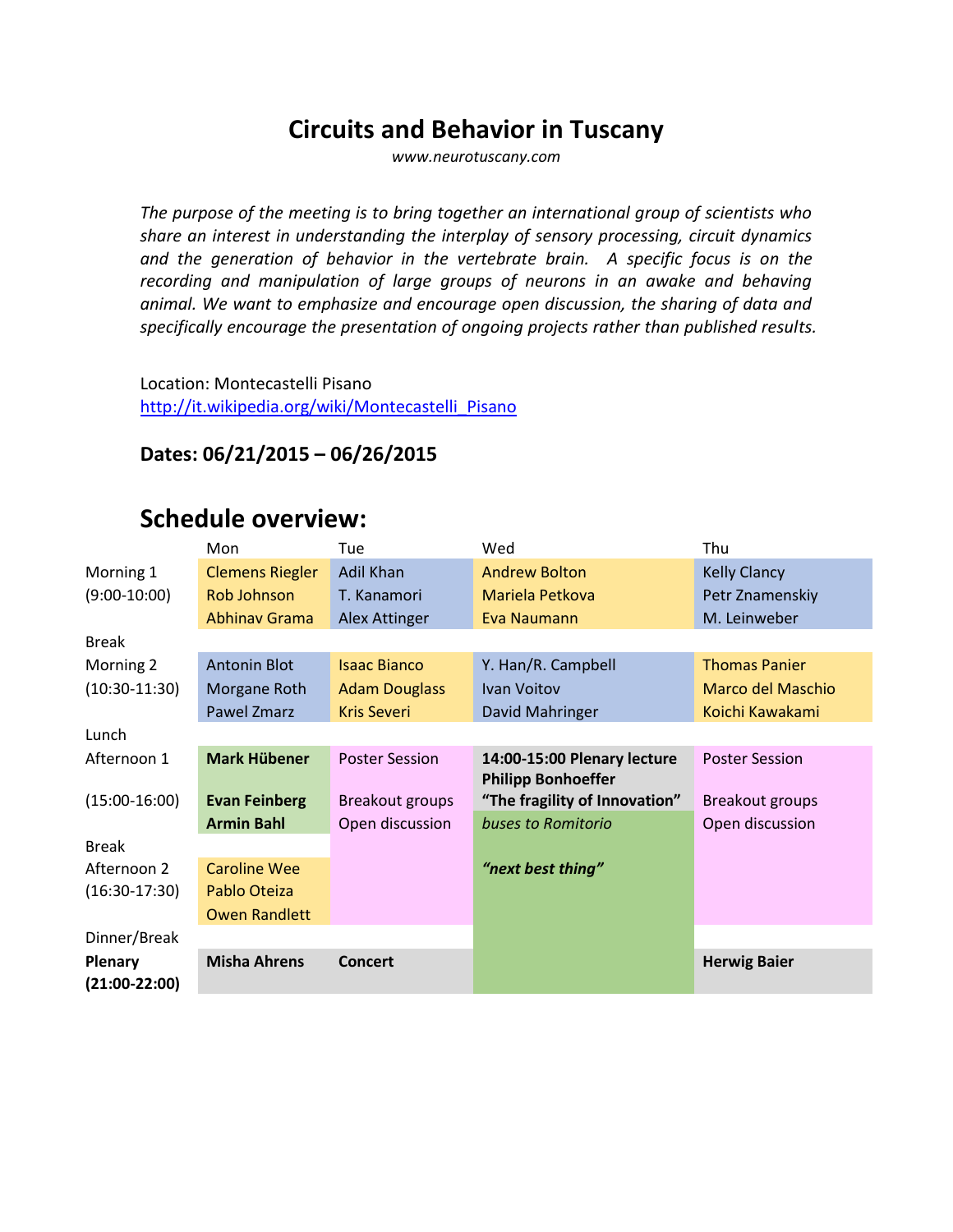### **Sunday:**

| $18:30 - 20:00$ : | Dinner                                           |
|-------------------|--------------------------------------------------|
| $20:30 - 22:00$   | Welcome and introductory lecture: Florian Engert |

### **Monday**

- Monday morning (all talks  $10 + 5$  min): *Chair: Iris Odstrcil*
- 9:00 10:00: **Clemens Riegler Rob Johnson Abhinav Grama**
- 10:00 10:30 *break*
- 10:30 11:30: **Antonin Blot Morgane Roth Pawel Zmarz**
- Lunch: 12:30 – 14:30

Monday afternoon (all talks 10 + 5 min): *Chair: Caroline Wee*

- 15:00 16:00: **Mark Hübener**
	- **Evan Feinberg Florin Albeanu**
- 16:00 16:30 *break*
- 

16:30 – 17:30: **Caroline Wee Pablo Oteiza Owen Randlett**

#### Monday evening:

| $18:30 - 20:00$ : | Dinner                        |
|-------------------|-------------------------------|
| $21:00 - 22:00$ : | Plenary lecture: Misha Ahrens |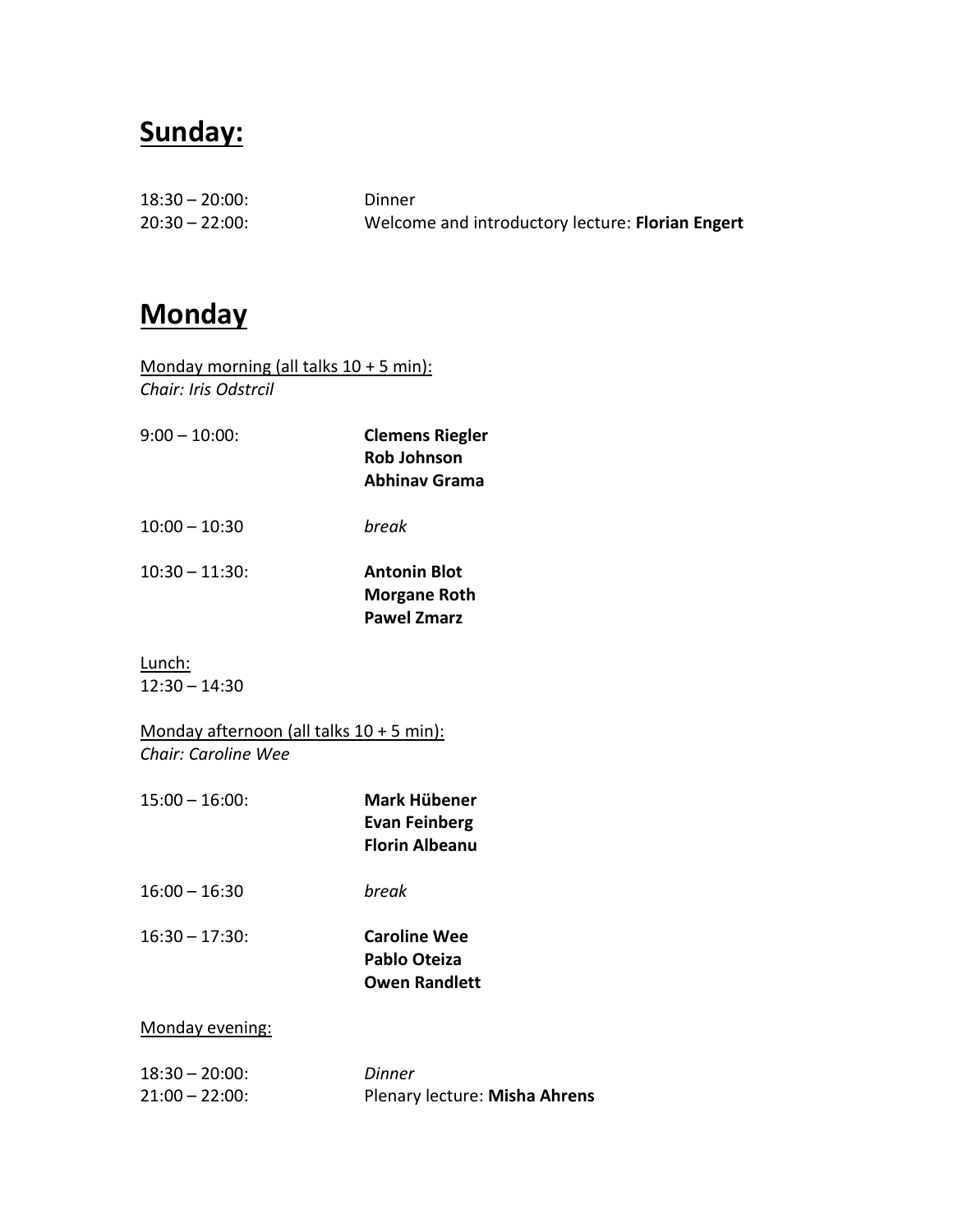## **Tuesday**

Tuesday morning (all talks 10 + 5 min): *Chair: Eva Naumann*

| $9:00 - 10:00$ | Adil Khan                |
|----------------|--------------------------|
|                | <b>Takahiro Kanamori</b> |
|                | <b>Alex Attinger</b>     |

10:00 – 10:30 break

10:30 – 11:30: **Isaac Bianco**

**Adam Douglass Kris Severi**

Lunch: 12:30 – 14:30

#### Tuesday afternoon:

15:00 – 17:30: *Breakout session and posters*

#### Tuesday evening:

| $18:30 - 20:00$ | Dinner  |
|-----------------|---------|
| 21:00 – 22:00:  | Concert |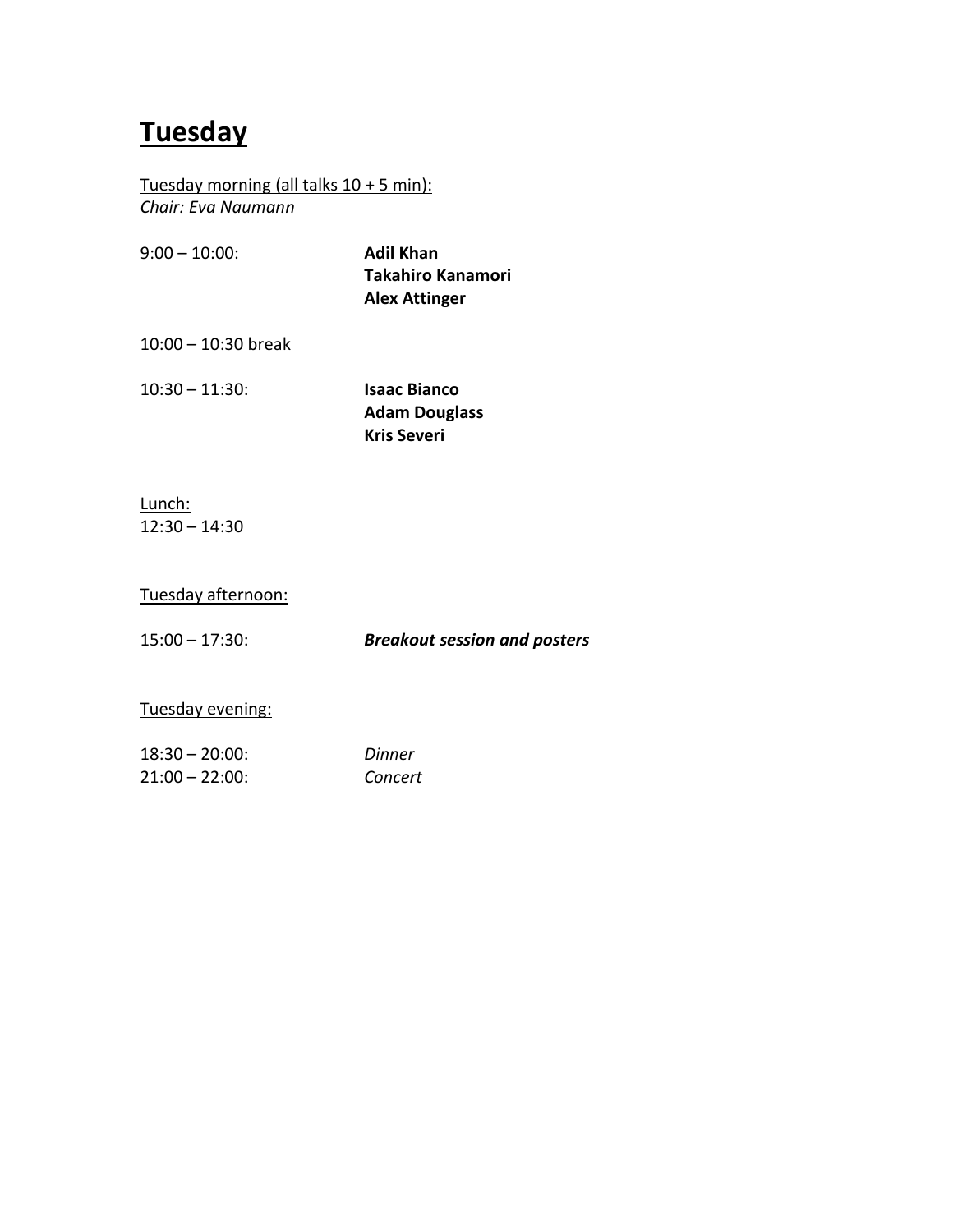# **Wednesday**

Wednesday morning (all talks 10 + 5 min):

*Chair: Sonja Hofer*

| $9:00 - 10:00$ :        | <b>Andrew Bolton</b><br>Mariela Petkova<br>Eva Naumann                    |
|-------------------------|---------------------------------------------------------------------------|
| $10:00 - 10:30$ : break |                                                                           |
| $10:30 - 11:30$ :       | Yunyun Han / Rob Campbell<br><b>Ivan Voitov</b><br><b>David Mahringer</b> |

Lunch: 12:30 – 14:00

| Wednesday afternoon: |
|----------------------|
|----------------------|

| $14:00 - 15:00$   | Plenary lecture Philipp Bonhoeffer<br>"The fragility of Innovation" |
|-------------------|---------------------------------------------------------------------|
| $16:00 - 16:30$ : | <b>Shuttles to Romitorio</b>                                        |
| $15:00 - 22:00$ : | Breakout session, pizza-dinner and discussions in Romitorio         |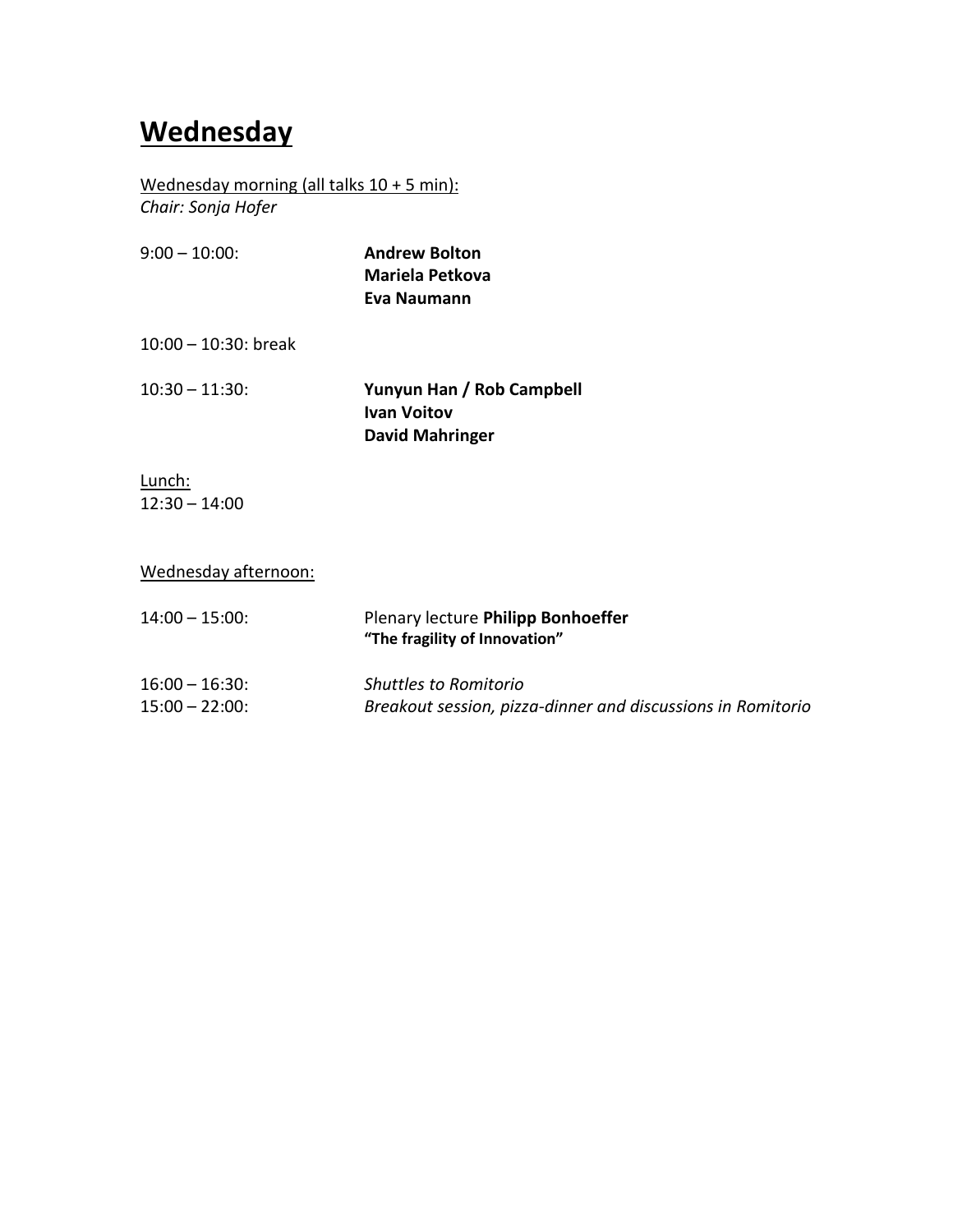# **Thursday**

Thursday morning (all talks  $10 + 5$  min): *Chair: Georg Keller*

| $9:00 - 10:00$        | <b>Kelly Clancy</b><br><b>Petr Znamenskiy</b><br><b>Marcus Leinweber</b> |
|-----------------------|--------------------------------------------------------------------------|
| $10:00 - 10:30$ break |                                                                          |
| $10:30 - 11:30$       | <b>Thomas Panier</b><br>Marco del Maschio<br>Koichi Kawakami             |

Lunch: 12:30 – 14:30

| Thursday afternoon: |            |
|---------------------|------------|
| $15:00 - 17:30$     | <b>Bre</b> |

15:00 – 17:30: *Breakout session and posters*

#### Thursday evening:

| $18:30 - 20:00$ : | Dinner                       |
|-------------------|------------------------------|
| $21:00 - 22:00$   | Plenary lecture Herwig Baier |



Departure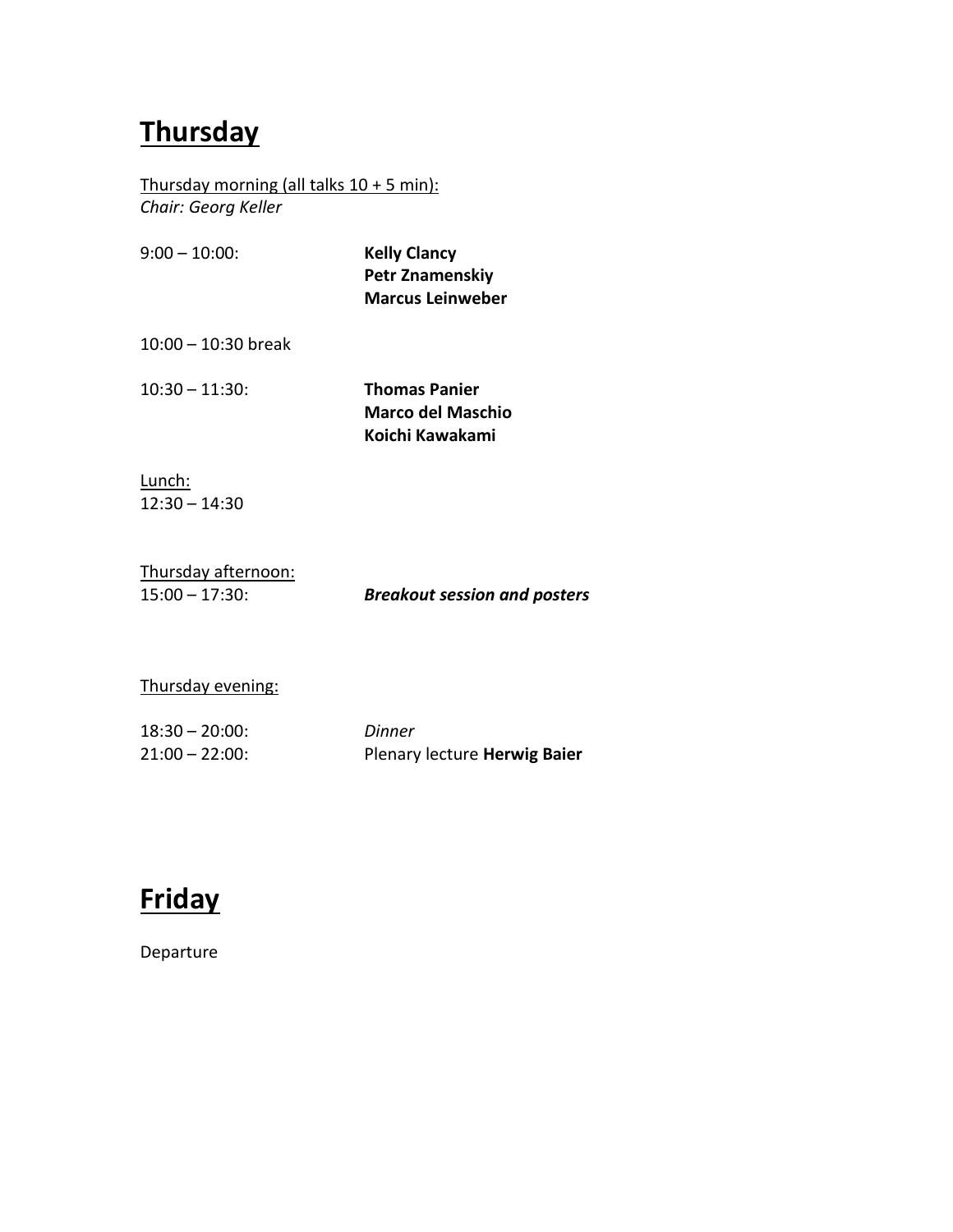#### *Confirmed Speakers – Titles of talks:*

Ahrens, Misha; Janelia Farms Why does the fish turn left? Free will and the generation of spontaneous action

Albeanu, Florin; Cold Spring Harbor Laboratories Olfactory processing in mice

Attinger, Alex Keller Lab FMI Visuomotor learning in visual cortex

Bahl, Armin; Engert Lab Harvard MCB; Motion processing in drosophila

Baier Herwig; Baier Lab MPI of Neurobiology Processing of visual stimuli by the zebrafish brain

Bianco, Isaac; Bianco Lab UCL Visuomotor transformations underlying hunting behavior in zebrafish

Bolton, Andrew; Engert Lab Harvard MCB; Detailed kinematics of prey capture in zebrafish

Blot, Antonin; Hofer Lab Biozentrum Basel Thalamocortical circuits

Campbell, Rob; Hofer Lab Biozentrum Basel Whole-brain tracing of single-cell axonal projections from V1: part I

Feinberg, Evan; Meister Lab Harvard MCB Orientation columns in the mouse superior colliculus

Grama, Abhinav; Engert Lab Harvard MCB; Integration of newborn neurons into functional circuits

Guggiana-Nil, Drago; Engert Lab Harvard MCB; Processing of UV-light in zebrafish larva

Douglass, Adam; University of Utah The role of hypothalamic dopaminergic neurons in motor behavior

Dunn, Timothy; Engert Lab Harvard MCB; Why does the fish turn left? Free will and the generation of spontaneous action

Johnson, Robert; Engert Lab Harvard MCB; The Beast in action: high resolution imaging of fish behavior in large arenas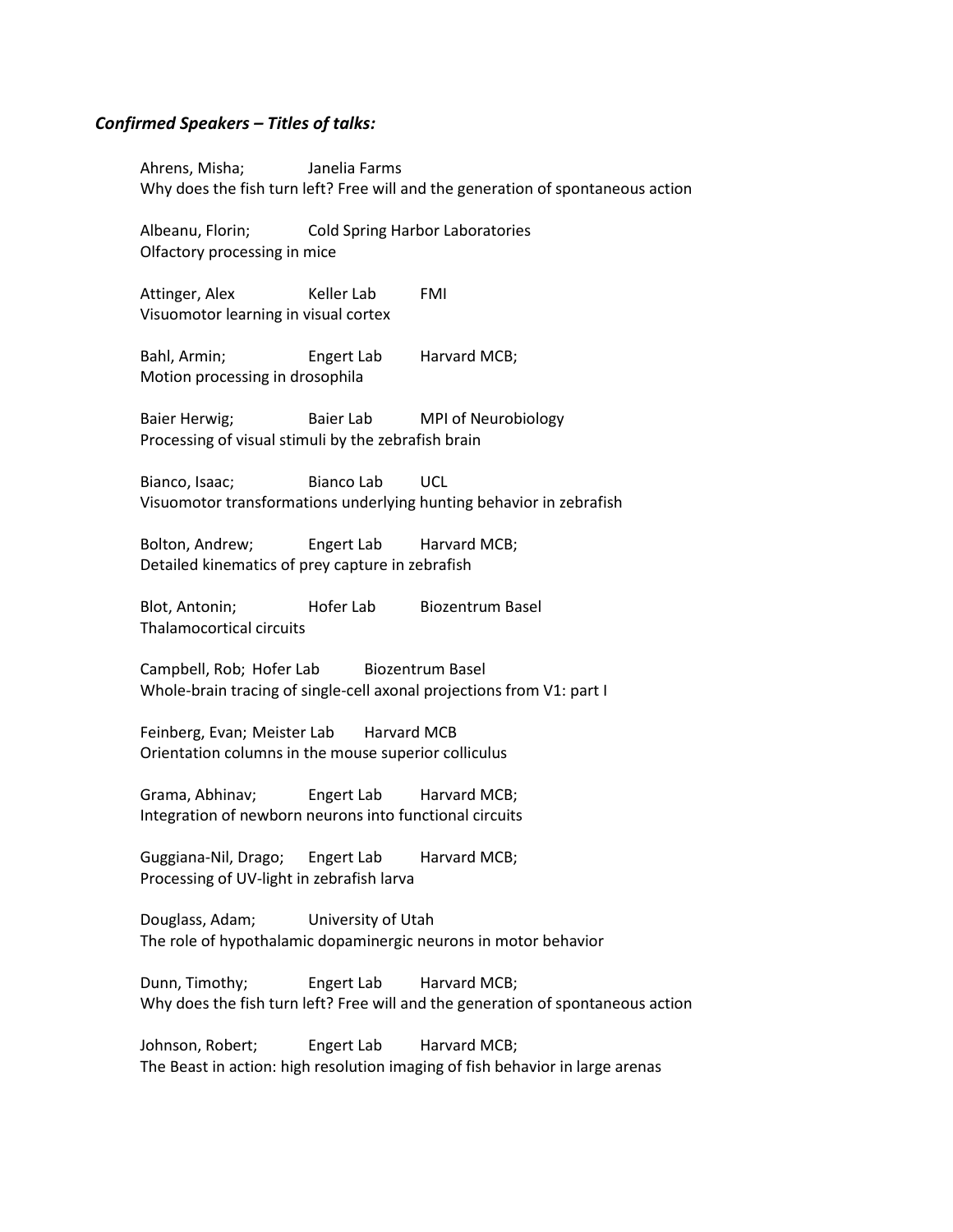Kawakami, Koichi; NIG Mishima The study of amygdala and hippocampus functions in zebrafish

Kelly Clancy; The Hofer Lab Biozentrum Basel Project idea: volitional control in mice.

Khan, Adhil; Mrsic Lab Biozentrum Basel Interneuron activity dynamics in visual cortex during behaviour and learning.

Haesemeyer, Martin; Engert Lab Harvard MCB Temporal receptive fields of heat perception in larval zebrafish

Han Yunyun; Hofer Lab Biozentrum Basel Whole-brain tracing of single-cell axonal projections from V1: part I

Huang, Kuo-Hua; Friedrich lab, FMI Methods to study neural control of social behaivors in adult zebrafish

Hübener, Mark; MPI of Neurobiology, Martinsried Transplanted embryonic neurons integrate into functional circuits in visual cortex

Kanamori, Takahiro; Hofer Lab Biozentrum Basel Higher-order logic of cortical long-range projections

Kawakami, Koichi; National Institute of Genetics, Mishima, Japan The study of amygdala and hippocampus functions in zebrafish

Khan, Adhil; Mrsic Lab Biozentrum Basel Interneuron activity dynamics in visual cortex during behaviour and learning.

Leinweber, Marcus; The Keller Lab FMI Beyond visual signals in visual cortex

Mahringer, David; The Reller Lab FMI Impact of first light exposure on motor-related activity in primary visual cortex

Naumann, Eva; Engert Lab Harvard MCB; Binocular motion processing in larval zebrafish

Odstrcil, Iris; Engert Lab Harvard MCB; Reafference and the lateral line

Okamoto, Hitoshi Riken Institute Tokyo The neural basis of fear, anxiety and disappointment

Oteiza, Pablo; Engert Lab Harvard MCB; Rheotaxis in Zebrafish